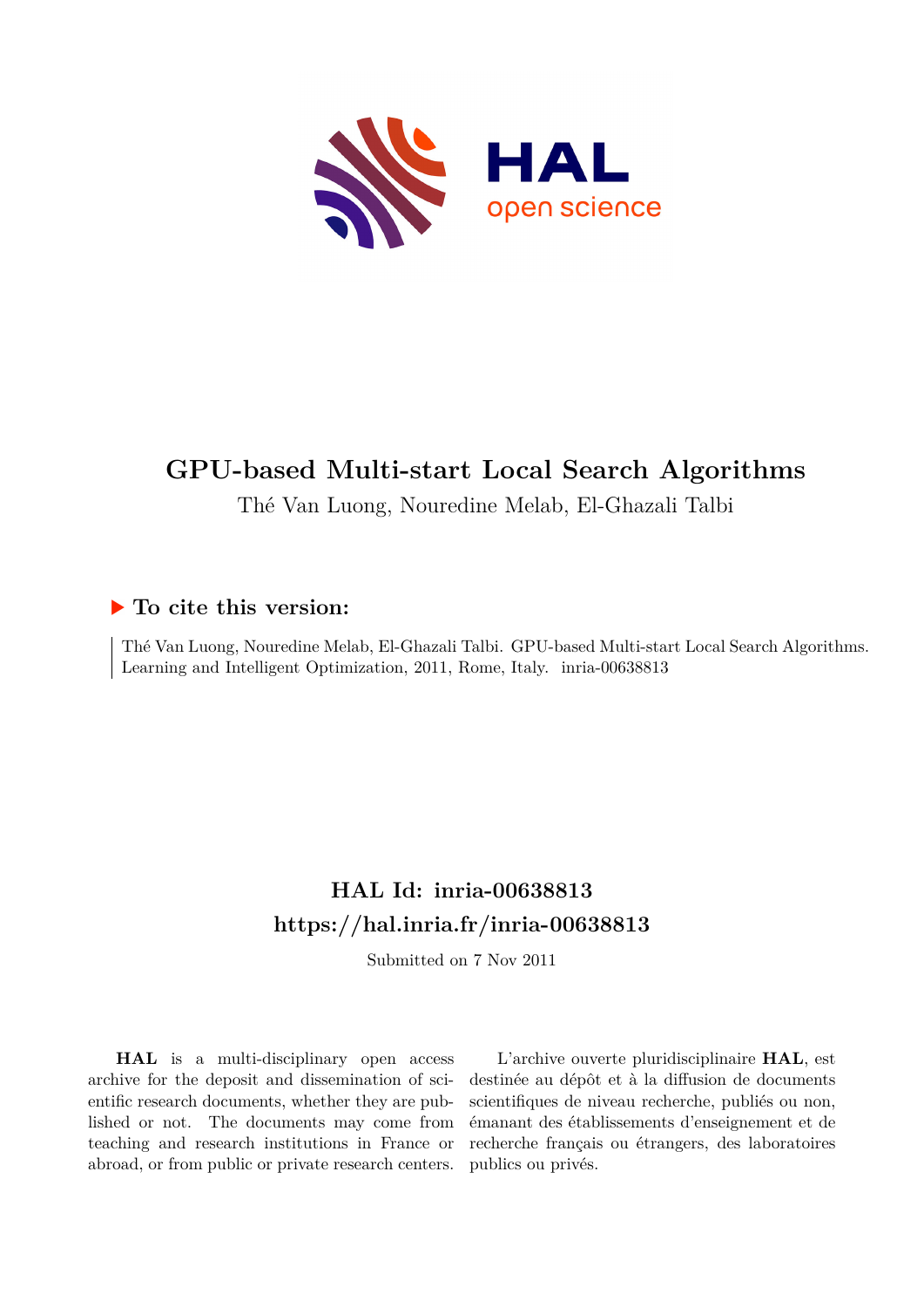# GPU-based Multi-start Local Search Algorithms

Th´e Van Luong, Nouredine Melab, and El-Ghazali Talbi

INRIA Dolphin Project / Opac LIFL CNRS 40 avenue Halley, 59650 Villeneuve d'Ascq Cedex FRANCE. The-Van.Luong@inria.fr, [Nouredine.Melab, El-Ghazali.Talbi]@lifl.fr

Abstract. In practice, combinatorial optimization problems are complex and computationally time-intensive. Local search algorithms are powerful heuristics which allow to significantly reduce the computation time cost of the solution exploration space. In these algorithms, the multistart model may improve the quality and the robustness of the obtained solutions. However, solving large size and time-intensive optimization problems with this model requires a large amount of computational resources. GPU computing is recently revealed as a powerful way to harness these resources. In this paper, the focus is on the multi-start model for local search algorithms on GPU. We address its re-design, implementation and associated issues related to the GPU execution context. The preliminary results demonstrate the effectiveness of the proposed approaches and their capabilities to exploit the GPU architecture.

Keywords: GPU-based metaheuristics, multi-start on GPU.

#### 1 Introduction

Over the last years, interest in metaheuristics (generic heuristics) has risen considerably in the field of optimization. Indeed, plenty of hard problems in a wide range of areas including logistics, telecommunications, biology, etc., have been modeled and tackled successfully with metaheuristics. Local search (LS) algorithms are a class of metaheuristics which handle with a single solution iteratively improved by exploring its neighborhood in the solution space. Different parallel models have been proposed in the literature for the design and implementation of LSs [1]. The multi-start model consists in executing in parallel many LSs in an independent/cooperative manner. This mechanism may provide more effective, diversified and robust solutions.

Nevertheless, although LS methods have provided very powerful search algorithms, problems in practice are becoming more and more complex and CPU time-intensive and their resolution requires to harness more and more computational resources. In parallel, the recent advances in hardware architecture allow to provide such required tremendous computational power through GPU infrastructures. This new emerging technology is indeed believed to be extremely useful to speed up many complex algorithms. However, the exploitation of such computational infrastructures in metaheuristics is not straightforward.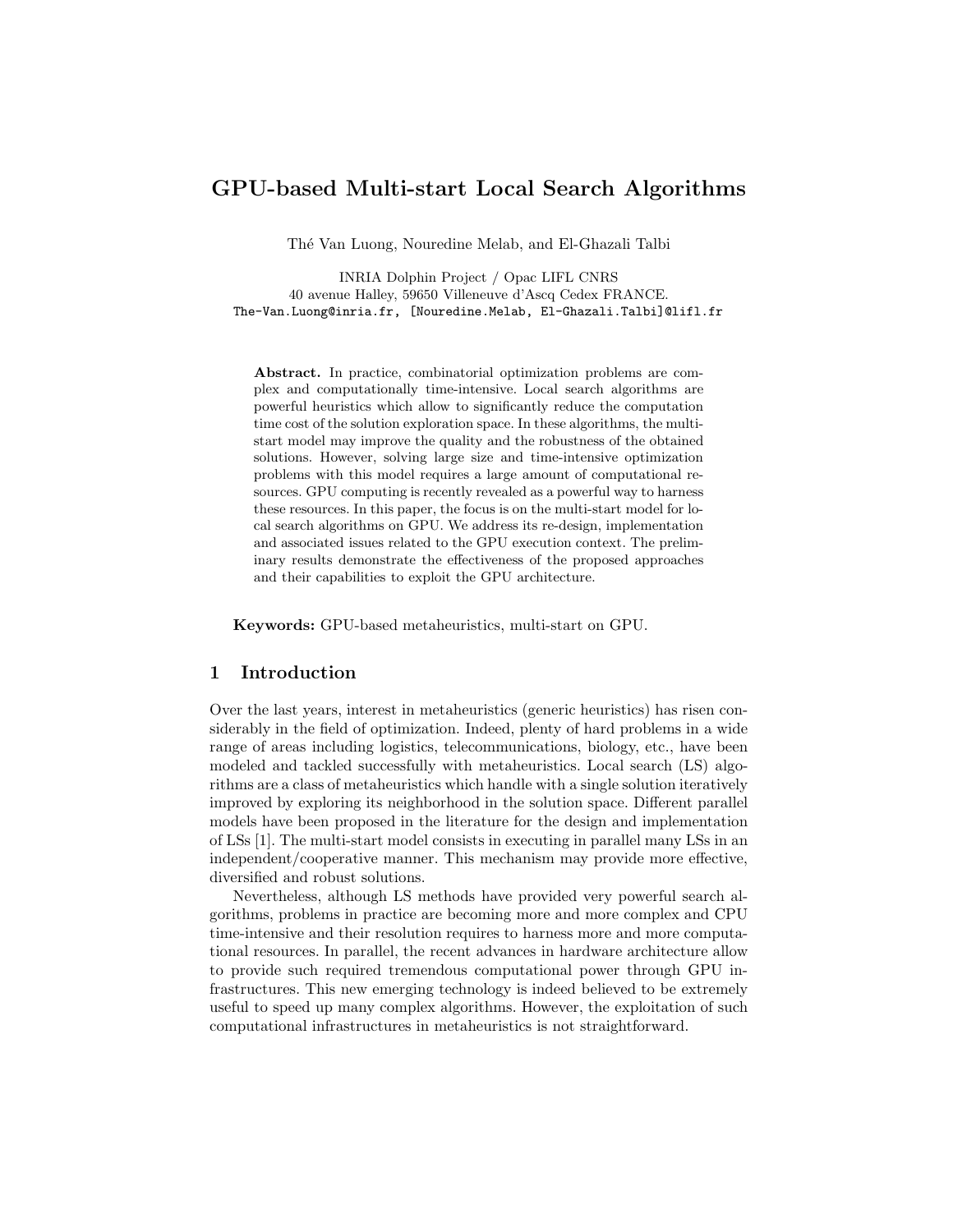Indeed, several scientific challenges mainly related to the hierarchical memory management or to the execution context have to be faced. The major issues are the efficient distribution of data processing between the CPU and the GPU, the thread synchronization, the optimization of data transfer between the different memories, the capacity constraints of these memories, etc. The main objective of our research work is to deal with such issues for the re-design of parallel metaheuristics models to allow solving of large scale optimization problems on GPU architectures. In [2, 3], we have proposed to re-design the parallel evaluation of the neighborhood model for LSs on GPU. To go on this way, the main objective of this paper is to deal with the well-known multi-start model on GPU architectures where many LSs are executed in parallel.

We deal with the entire re-design of the multi-start model on GPU by taking into account the particular features related to both the LS process and the GPU computing. More exactly, we provide two different general schemes for building efficient multi-start LSs on GPU. The first scheme combines the multistart model with the parallel evaluation of the neighborhood on GPU previously mentioned above. In the second scheme, the search process of each LS algorithm is fully distributed on GPU. The advantage of the full distribution of the search process on GPU is to reduce CPU/GPU memory copy latency. We will essentially focus on this approach throughout this paper.

Despite the fact that the second scheme for the multi-start model has already been applied in some previous works in the context of the tabu search on GPU [4,5], to the best of our knowledge, it has never been widely investigated in terms of 1) reproducibility for any other LS algorithm and 2) memory management. Indeed, the contribution of this paper is to provide a general methodology for the design of multi-start LSs on GPU applicable to any class of LS algorithms such as hill climbing, tabu search or simulated annealing. Furthermore, a particular focus is made on finding efficient associations between the different available memories and the data commonly used in the multi-start LS algorithms.

The remainder of the paper is organized as follows: on the hand, Section 2 highlights the principles of LS parallel models. On the other hand, a brief review of the GPU architecture is also depicted. Section 3 presents a methodology for the design and the implementation of parallel multi-start LS methods on GPU. The performance results obtained for the associated implementations are reported in Section 4. Finally, a discussion and some conclusions of this work are drawn in Section 5.

### 2 Parallel Local Search Algorithms and GPU Computing

#### 2.1 Parallel Models of LS Algorithms

For non-trivial problems, executing the iterative process of a simple LS on large neighborhoods requires a large amount of computational resources. Consequently, a variety of algorithmic issues are being studied to design efficient LS heuristics. Parallelism arises naturally when dealing with a neighborhood, since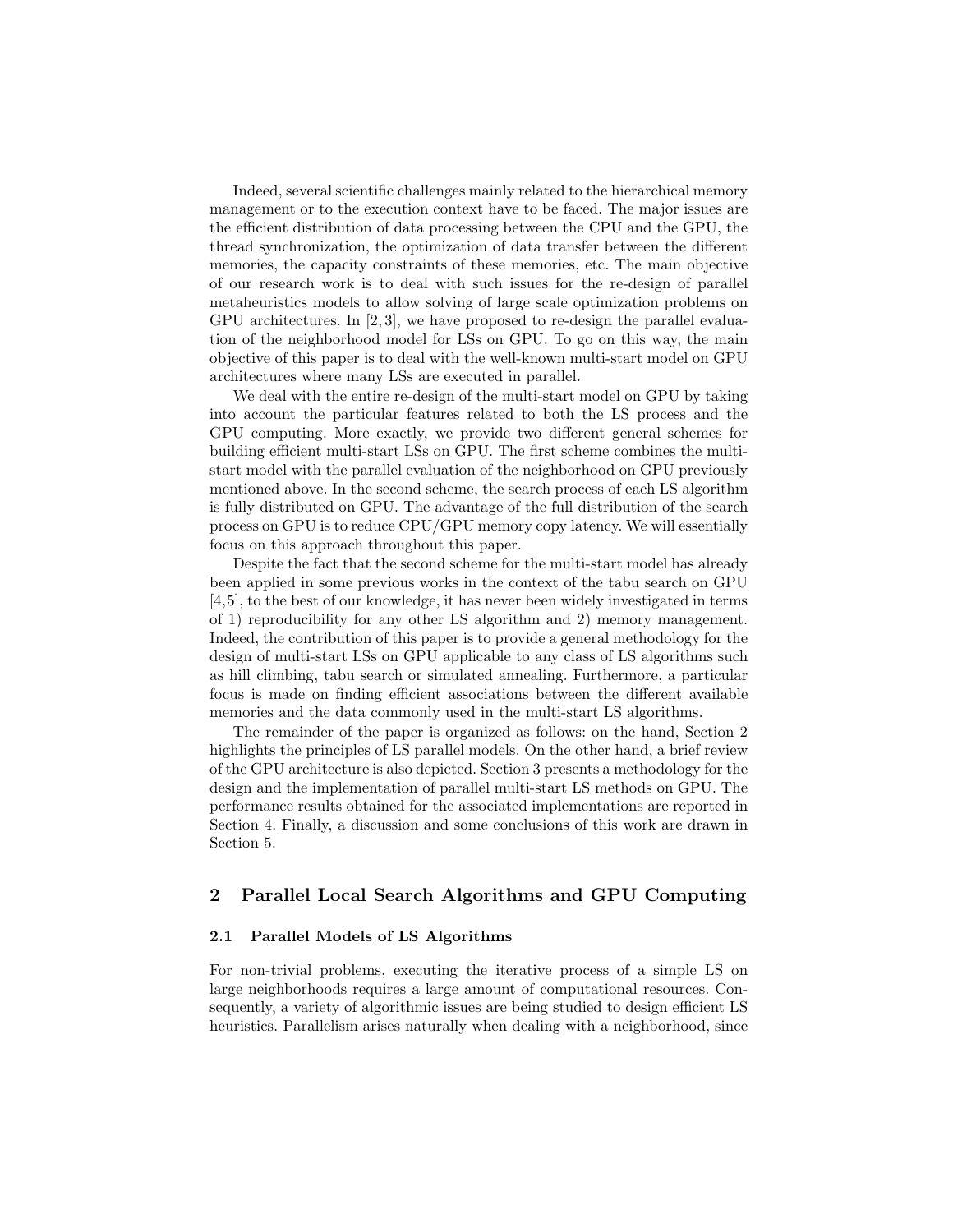each of the solutions belonging to it is an independent unit. Due to this, the performance of LS algorithms is particularly improved when running in parallel. Parallel design and implementation of metaheuristics have been studied as well on different architectures [6–8].

Basically, three major parallel models for LS heuristics can be distinguished: solution-level, iteration-level and algorithmic-level.

- Solution-level Parallel Model. A focus is made on the parallel evaluation of a single solution. Problem-dependent operations performed on solutions are parallelized. In that case, the function can be viewed as an aggregation of a given number of partial functions.
- Iteration-level Parallel Model. This model is a low-level Master-Worker model that does not alter the behavior of the heuristic. Exploration and evaluation of the neighborhood are made in parallel. At the beginning of each iteration, each parallel node manages some candidates and the results are returned back to the master. An efficient execution is often obtained particularly when the evaluation of each solution is costly.
- Algorithmic-level Parallel Model. Several LS algorithms are simultaneously launched for computing better and robust solutions. They may be heterogeneous or homogeneous, independent or cooperative, start from the same or different solution(s), configured with the same or different parameters.

The solution-level model is problem-dependent and does not present many generic concepts. In this paper, we will focus on the multi-start model which is an instantiation of the algorithmic-level model where LS algorithms are all homogeneous.

#### 2.2 GPU Computing

GPUs have evolved into a highly parallel, multithreaded and many-core environment. Indeed, since more transistors are devoted to data processing rather than data caching and flow control, GPU is specialized for compute-intensive and highly parallel computation. A complete review of GPU architecture can be found in [9].

In general-purpose computing on graphics processing units, the CPU is considered as a host and the GPU is used as a device coprocessor. This way, each GPU has its own memory and processing elements that are separate from the host computer. Memory transfer from the CPU to the GPU device memory is a (a)synchronous operation which is time consuming. Bus bandwidth and latency between the CPU and the GPU can significantly decrease the performance of the search, so data transfers must be minimized.

Each processor device on GPU supports the single program multiple data (SPMD) model, i.e. multiple processors simultaneously execute the same program on different data. For achieving this, the concept of kernel is defined. The kernel is a function callable from the host and executed on the specified device by several processors in parallel.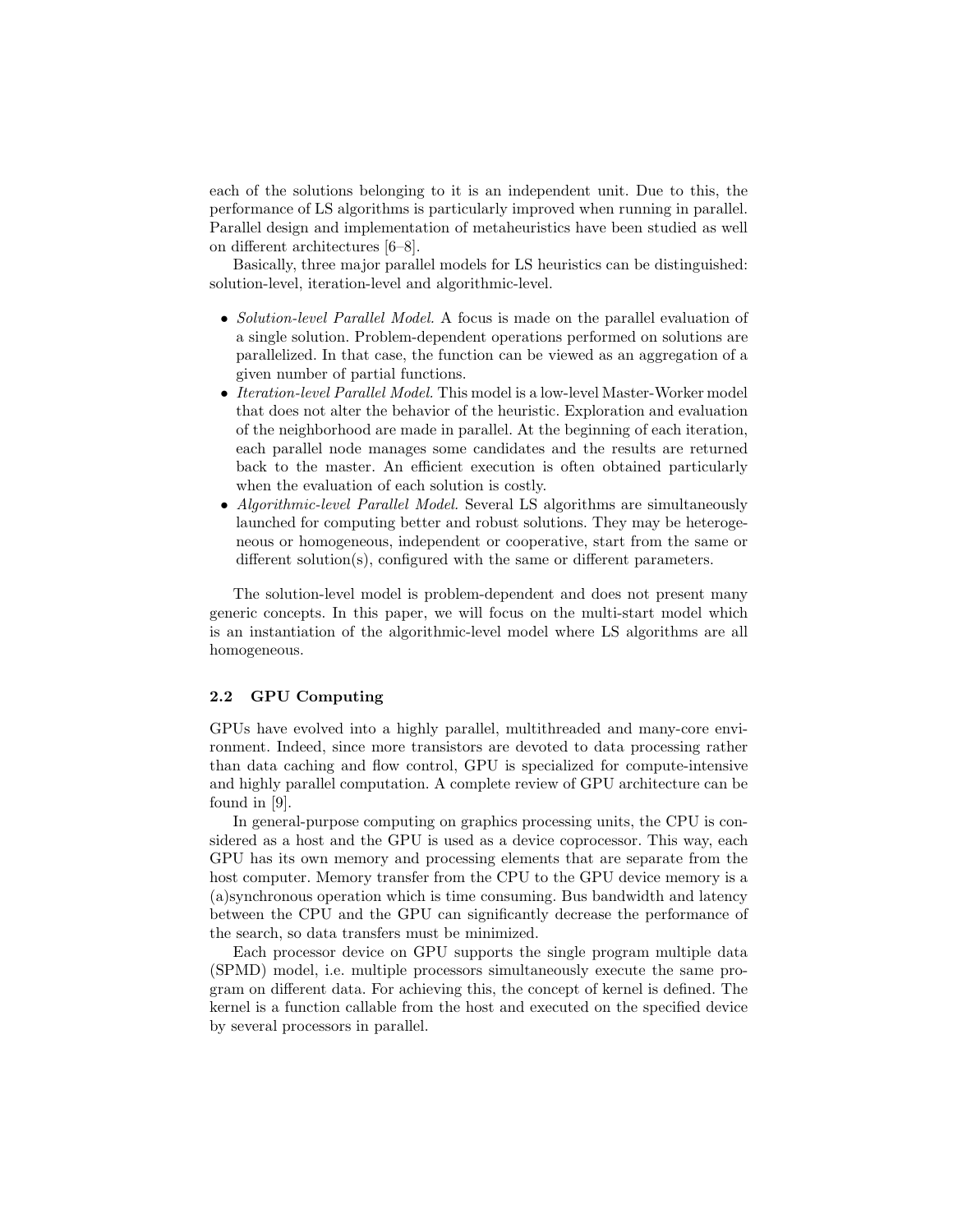This kernel handling is dependent of the general-purpose language. For instance, CUDA [10] or OpenCL [11] are parallel computing environments which provide an application programming interface. These toolkits introduce a model of threads which provides an easy abstraction for single-instruction and multipledata (SIMD) architecture.

Regarding their spatial organization, threads are organized within so called thread blocks. A kernel is executed by multiple equally threaded blocks. Blocks can be organized into a one-dimensional or two-dimensional grid of thread blocks, and threads inside a block are grouped in a similar way. All the threads belonging to the same thread block will be assigned as a group to a single multiprocessor, while different thread blocks can be assigned to different multiprocessors.

From a hardware point of view, graphics cards consist of streaming multiprocessors, each with processing units, registers and on-chip memory. Since multiprocessors are used according to the SPMD model, threads share the same code and have access to different memory areas. Basically, the communication between the CPU host and its device is done through the global memory.

## 3 Design and implementation of multi-start local search algorithms on GPU

With the recent advances in parallel computing particularly based on GPU computing, the multi-start model has to be re-visited from the design and implementation points of view. In this section, we propose multiple deployment schemes of the multi-start model for LS algorithms on GPU.

#### 3.1 Multi-start Local Search Algorithms Based on the Iteration-level

In [2, 3], we have proposed the design and the implementation of the parallel evaluation of the neighborhood (iteration-level) model for a single LS on GPU. That is the reason why, a natural way for designing multi-start LSs on GPU based on the iteration-level is to iterate the whole process (i.e. the execution of a single LS on GPU) to deal with as many LSs as needed (see Fig. 1). Indeed, in general, evaluating a fitness function for each neighbor is frequently the most costly operation of the LS. Therefore, in this scheme, task distribution is clearly defined: the CPU manages the whole sequential LS process for each LS algorithm and the GPU is dedicated only to the parallel evaluation of solutions.

Algorithm 2 gives the template of this model. The reader is referred to [2,3] for more details about the original algorithm. Basically, for each LS, the CPU first sends the number of expected neighbors to be evaluated to the GPU and then these solutions are processed on GPU. Regarding the kernel thread organization, as quoted above, a GPU is organized following the SPMD model, meaning that each GPU thread associated with one neighbor executes the same evaluation function kernel. Finally, results of the evaluation function are returned back to the host via the global memory.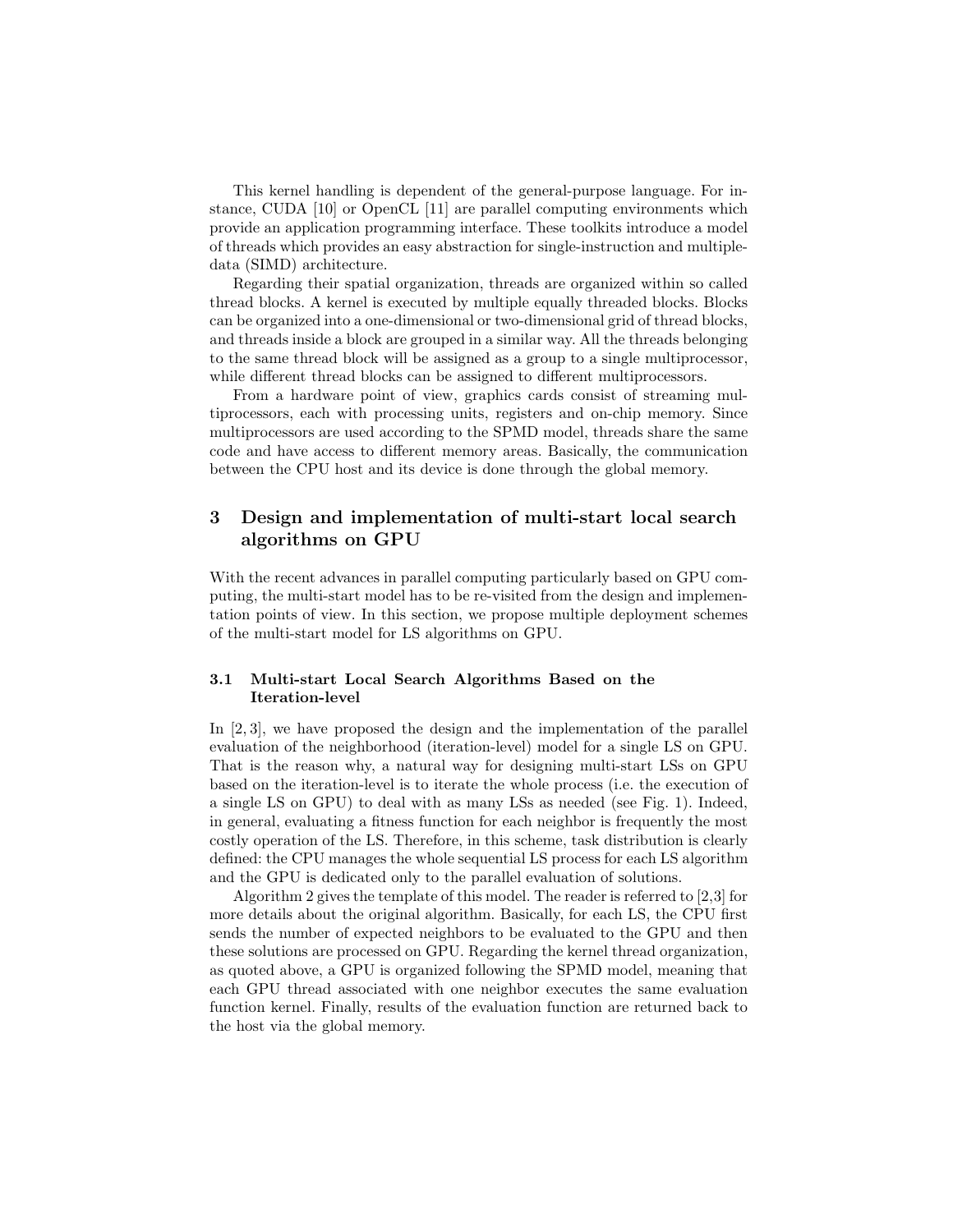

Fig. 1. Multi-start LS algorithms based on the parallel evaluation of the neighborhood on GPU (iteration-level). In this scheme, one thread is associated with one neighbor.

Algorithm 1 Multi-start local search algorithms template on GPU based on the iteration-level model

- 1: Allocate problem data inputs on GPU memory
- 2: Copy problem data inputs on GPU memory
- 3: Allocate a solution on GPU memory
- 4: Allocate a neighborhood fitnesses structure on GPU memory
- 5: Allocate additional solution structures on GPU memory
- 6: for  $m = 1$  to #local\_searches do
- 7: Choose an initial solution
- 8: Evaluate the solution
- 9: Specific LS initializations
- 10: end for
- 11: repeat
- 12: for  $m = 1$  to #local\_searches do
- 13: Copy the solution on GPU memory
- 14: Copy additional solution structures on GPU memory
- 15: for each neighbor in parallel on GPU do
- 16: Incremental evaluation of the candidate solution
- 17: Insert the resulting fitness into the neighborhood fitnesses structure
- 18: end for
- 19: Copy back the neighborhood fitnesses structure on CPU memory
- 20: Specific LS solution selection strategy on the neighborhood fitnesses structure
- 21: Specific LS post-treatment
- 22: end for
- 23: Possible cooperation between the different solutions
- 24: until a stopping criterion satisfied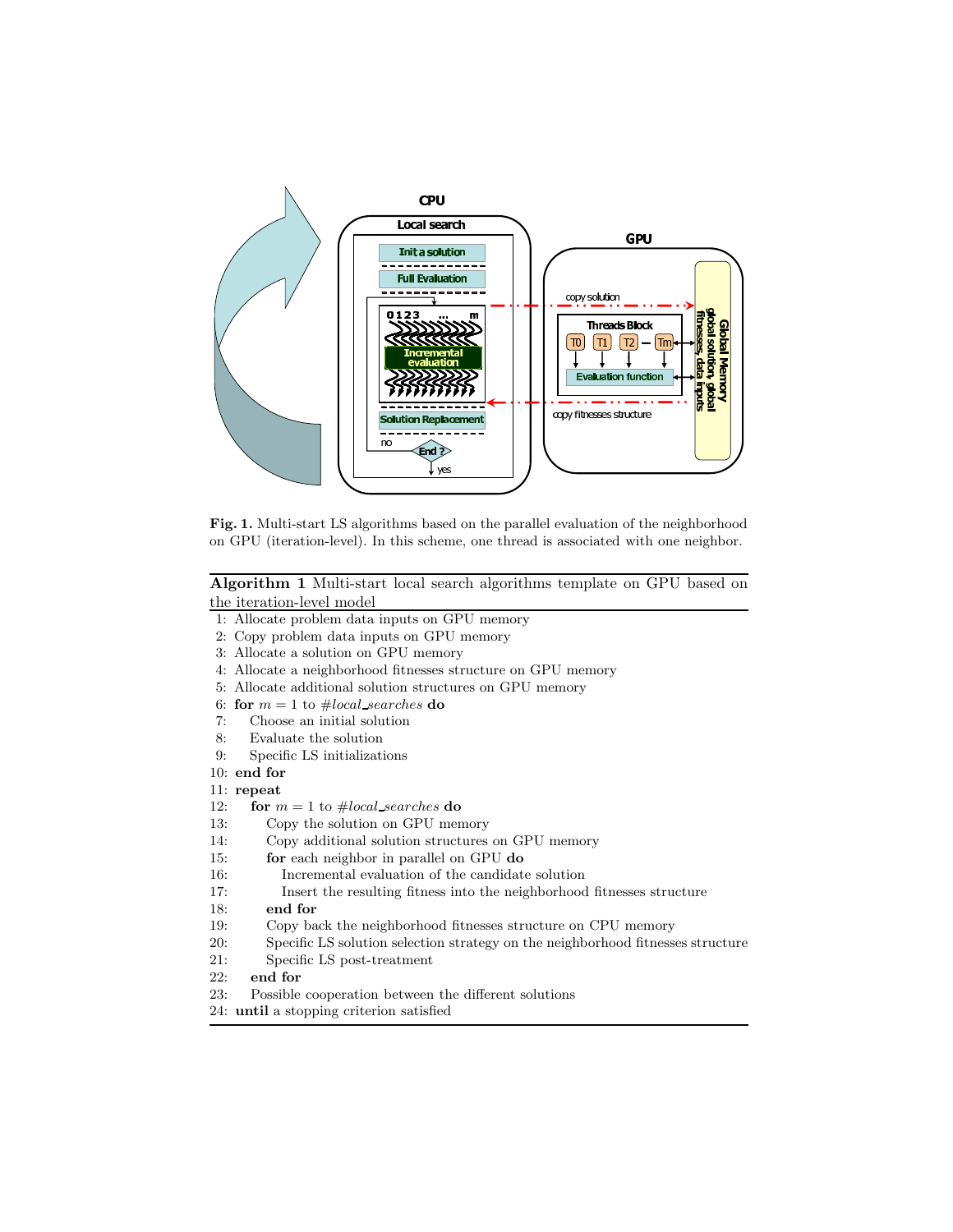This way, the GPU is used as a coprocessor in a synchronous manner. The time-consuming part i.e. the incremental evaluation kernel is calculated by the GPU and the rest is handled by the CPU. The advantage of this scheme resides in its highly parallel structure (i.e. an important number of generated neighbors to handle), leading to a significant multiprocessors occupancy of the GPU. However, depending on the number of LS algorithms, the main drawback of this scheme is that copying operations from the CPU to the GPU can become frequent and thus can lead to a significant performance decrease.

#### 3.2 Design of Multi-start Local Search Algorithms Based on the Algorithmic-level

A natural way for designing multi-start LSs on GPU is to parallelize the whole LS process on GPU by associating one GPU thread with one LS. This way, the main advantage of this approach is to minimize the data transfers between the host CPU memory and the GPU. Figure 2 illustrates this idea of this full distribution (algorithmic-level). In the rest of this paper, we will focus on this approach.



Fig. 2. Multi-start LS algorithms based on the full distribution of LSs on GPU (algorithmic-level). One thread is associated with one local search.

The details of the algorithm are given in Algorithm 1. First of all, at initialization stage, memory allocations on GPU are made: data inputs of the problem must be allocated and copied on GPU (lines 1 and 2). It is important to notice that problem data inputs (e.g. a matrix in the traveling salesman problem [12])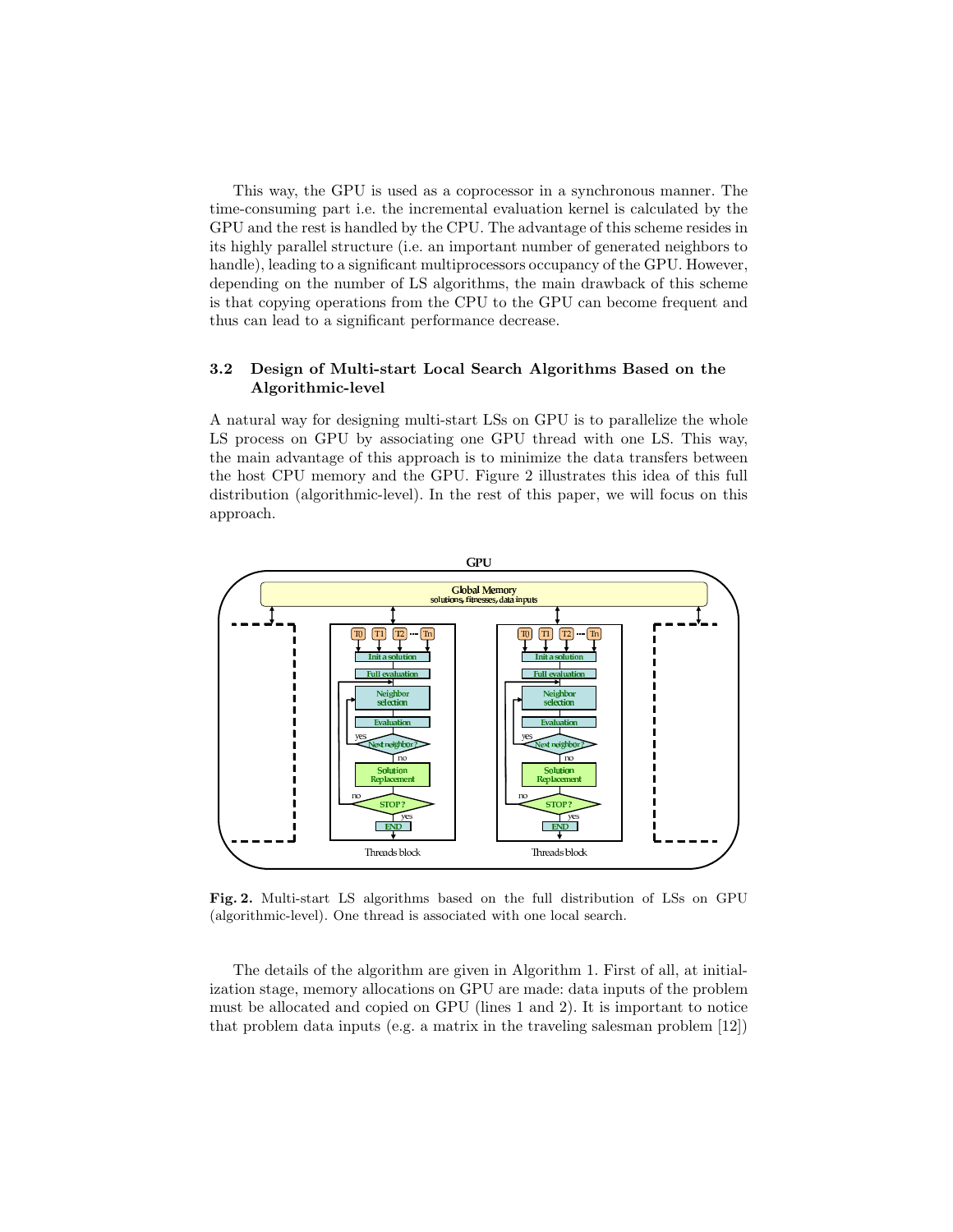are a read-only structure and never change during all the execution of LS algorithms. Therefore, their associated memory is copied only once during all the execution. Second, a certain number of solutions corresponding to each LS must be allocated on GPU (line 3). Additional solution structures which are problem-dependent can also be allocated to facilitate the computation of incremental evaluation (line 4). Third, during the initialization of the different LS algorithms on GPU, each solution is generated and evaluated (from lines 5 to 9). Fourth, comes the algorithmic-level, in which the iteration process of each LS is performed in parallel on GPU (from lines 11 to 17). Since each neighbor is evaluated in a sequential manner on GPU, unlike the iteration-level scheme, there is no need to allocate and manipulate any neighborhood fitness structure. Fifth, an exchange of the best-so-far solutions could be made to accelerate the search process (line 18). In that case, operations on the global memory may be considered. Finally, the process is repeated until a stopping criterion is satisfied.

Algorithm 2 Multi-start local search algorithms template on GPU based on the algorithmic-level model

| 1: Allocate problem data inputs on GPU memory |  |  |  |  |  |  |  |  |  |
|-----------------------------------------------|--|--|--|--|--|--|--|--|--|
|-----------------------------------------------|--|--|--|--|--|--|--|--|--|

- 2: Copy problem data inputs on GPU memory
- 3: Allocate  $\#local\_searches$  solutions on GPU memory
- 4: Allocate #local searches additional solution structures on GPU memory
- 5: for each LS in parallel on GPU do
- 6: Choose an initial solution
- 7: Evaluate the solution
- 8: Specific LS initializations
- 9: end for
- 10: repeat
- 11: for each LS in parallel on GPU do
- 12: for each neighbor do
- 13: Incremental evaluation of the candidate solution
- 14: Specific LS solution selection strategy
- 15: end for
- 16: Specific LS post-treatment
- 17: end for
- 18: Possible cooperation between the different solutions
- 19: until a stopping criterion satisfied

#### 3.3 Memory Management of Multi-start Local Search Algorithms on the Algorithmic-level

Memory Coalescing Issues. When an application is executed on GPU, each block of threads is split into SIMD groups of threads called warps. At any clock cycle, each processor of the multiprocessor selects a half-warp (16 threads) that is ready to execute the same instruction on different data. Global memory is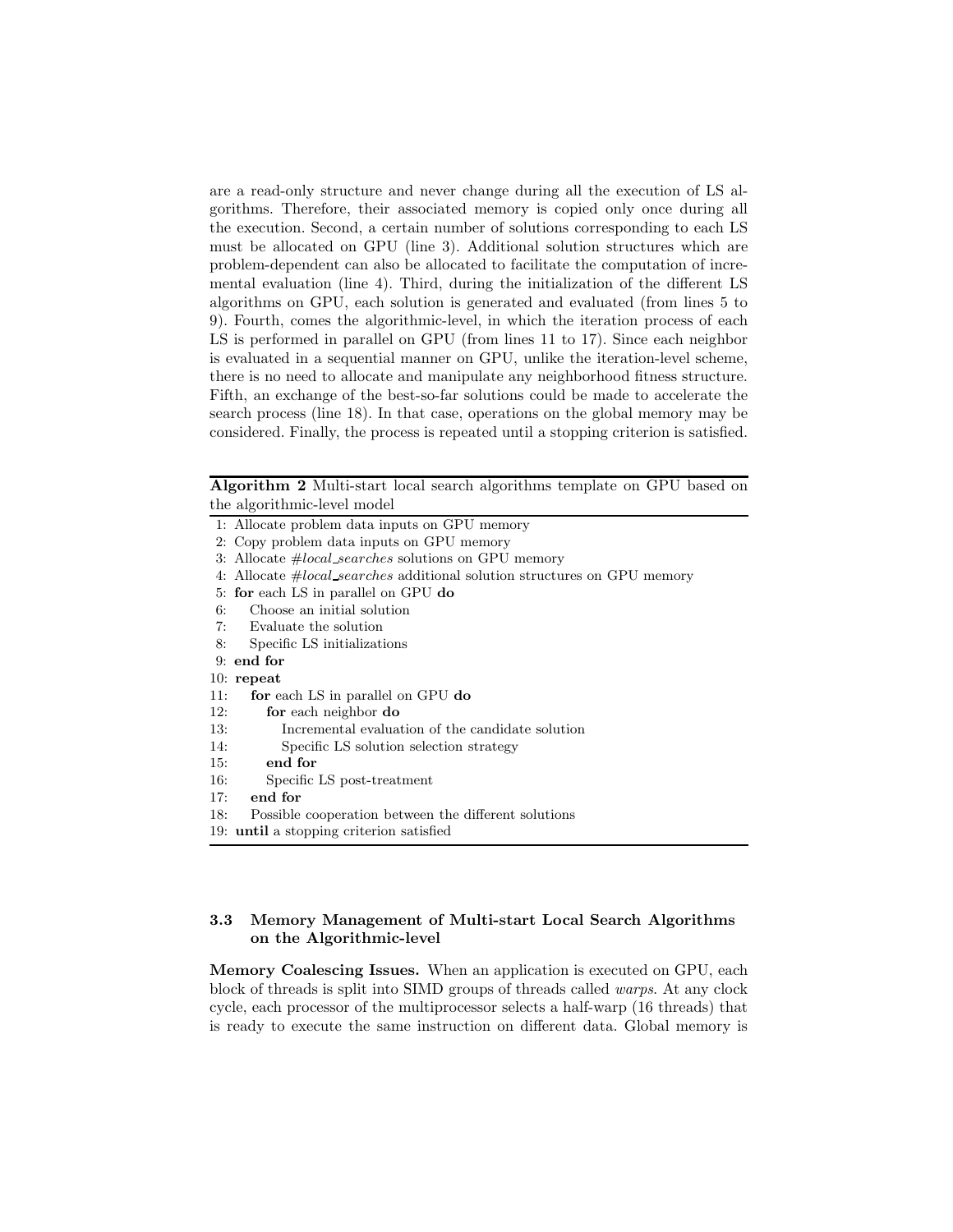conceptually organized into a sequence of 128-byte segments. The number of memory transactions performed for a half-warp will be the number of segments having the same addresses than those used by that half-warp. Fig. 3 illustrates an example of the memory management layer for a simple vector addition.



Fig. 3. An example of kernel execution for vector addition.

For more efficiency, global memory accesses must be coalesced, which means that a memory request performed by consecutive threads in a half-warp is associated with precisely one segment. The requirement is that threads of the same warp must read global memory in an ordered pattern. If per-thread memory accesses for a single half-warp constitute a contiguous range of addresses, accesses will be coalesced into a single memory transaction. In the example of vector addition, memory accesses to the vectors  $a$  and  $b$  are fully coalesced, since threads with consecutive thread indices access contiguous words.

Otherwise, accessing scattered locations results in memory divergence and requires the processor to perform one memory transaction per thread. The performance penalty for non-coalesced memory accesses varies according to the size of the data structure. Regarding LS structures, coalescing is difficult when global memory accesses have a data-dependent unstructured pattern (especially for a permutation representation). As a result, non-coalesced memory accesses imply many memory transactions and it can lead to a significant performance decrease for LS methods.

Memory Organization. Optimizing the performance of GPU applications often involves optimizing data accesses which includes the appropriate use of the various GPU memory spaces. For instance, the use of texture memory is a solution for reducing memory transactions due to non-coalesced accesses. Texture memory provides a surprising aggregation of capabilities including the ability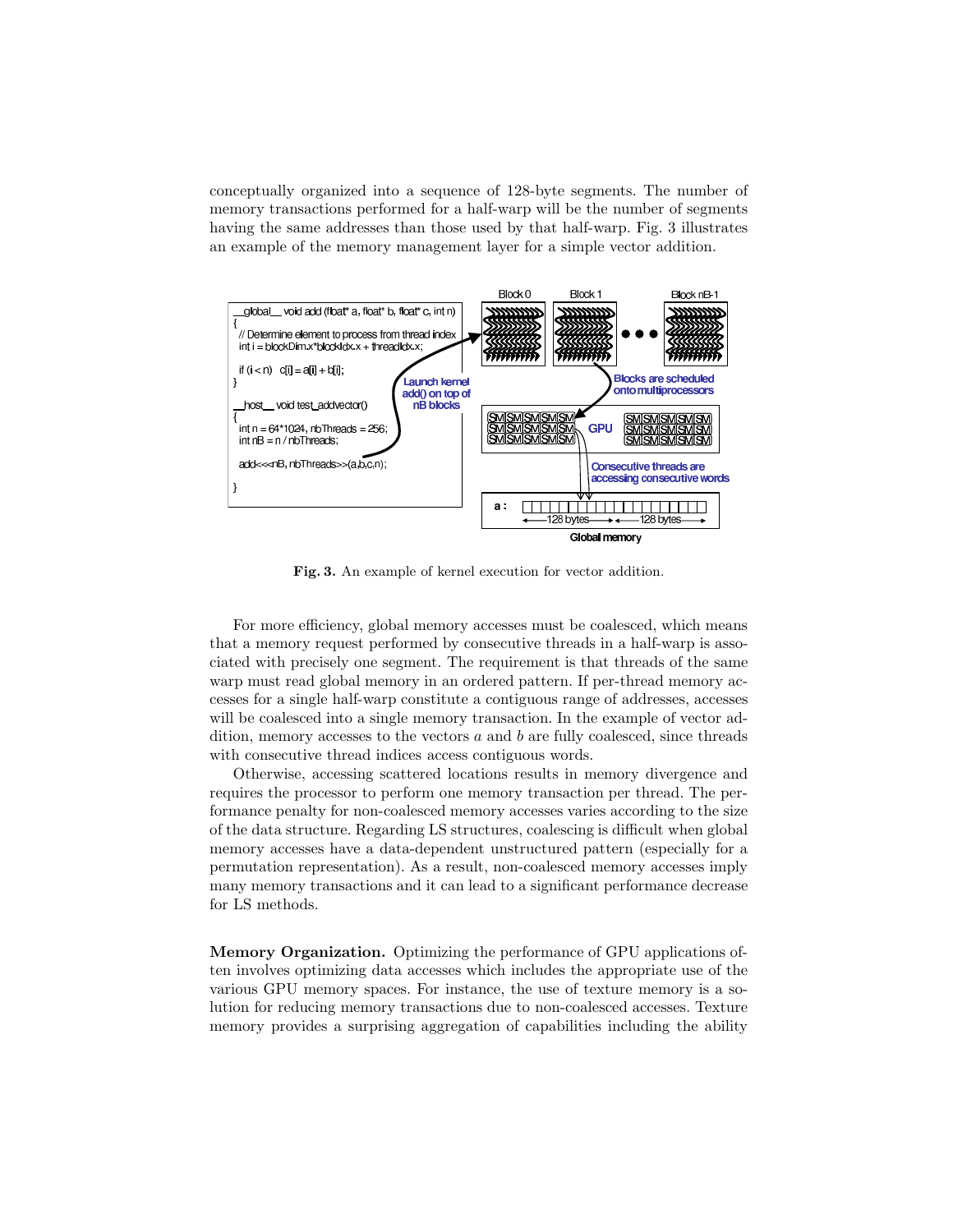to cache global memory (separate from register, global, and shared memory). Regarding the data management on the different GPU memories, the following observations can be made whatever the used multi-start LS algorithm:

- Global memory: For each running LS on GPU (one thread), its associated solution is stored on the global memory. The same goes on for additional solution structures. This way, it ensures a global visibility among the different threads (LSs) during the entire search process for a possible cooperation. In a general way, all the data in combinatorial problems could be also associated with the global memory. However, as previously said, non-coalesced memory accesses may lead to a performance decrease. Therefore, the texture memory might be preferred since it can be seen as a relaxed mechanism for the threads to access the global memory. Indeed, the coalescing requirements do not apply to texture memory accesses.
- Texture memory: This read-only memory is adapted to LS algorithms since the problem inputs do not change during the execution of the algorithm. In most of optimization problems, problem inputs do not often require a large amount of allocated space memory. As a consequence, these structures can take advantage of the 8KB cache per multiprocessor of texture units. Indeed, minimizing the number of times that data goes through cache can increase significantly the efficiency of algorithms [13]. Moreover, cached texture data is laid out to give best performance for structures with 1D/2D access patterns such as matrices. The use of textures in place of global memory accesses is a completely mechanical transformation. Details of texture coordinate clamping and filtering is given in [10, 14].
- Constant memory: This memory is read only from kernels and is hardware optimized for the case where all threads read the same location. It might be used when the calculation of the evaluation function requires a common lookup table for all solutions (e.g. a decoder table for an indirect encoding on the job shop scheduling problem [15]).
- Shared memory: The shared memory is a fast memory located on the multiprocessors and shared by threads of each thread block. Since this memory area provides a way for threads to communicate within the same block, it might be used with the global memory in the context of a possible cooperation between different LS algorithms. In the case of the multi-start LS model, the type of shared information is the best-so-far solution found at each iteration of the search process.
- Registers: Among streaming processors, they are partitioned among the threads running on it and they constitute fast access memory. In the kernel code, each declared variable is automatically put into registers.
- Local memory: In a general way, additional structures such as declared array will reside in local memory. In fact, local memory resides in the global memory allocated by the compiler and its visibility is local to a thread (a LS).

Table 1 summarizes the kernel memory management in accordance with the different LS components. For the management of random numbers in SA, effi-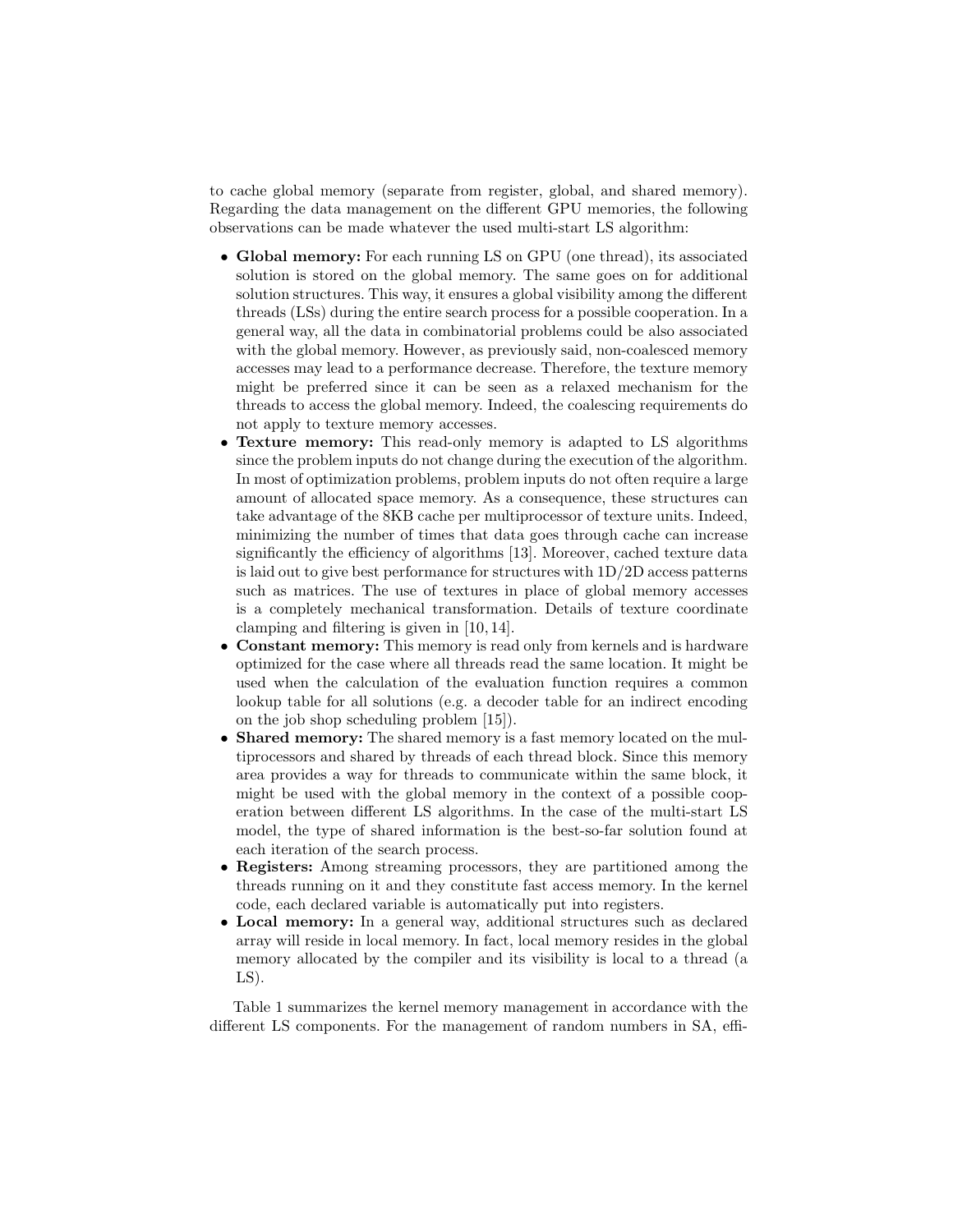Table 1. Kernel memory management. Summary of the different memories used in the multi-start LS algorithms on GPU.

| $\sqrt{\text{Type of memory}}$ | LS structure                                                  |
|--------------------------------|---------------------------------------------------------------|
| Texture memory                 | problem data inputs                                           |
| Global memory                  | candidate solutions, additional candidate solution structures |
| Shared memory                  | possible solutions to exchange                                |
| Registers                      | additional LS variables                                       |
| Local memory                   | additional LS structures                                      |
| Constant memory                | additional problem lookup tables                              |

cient techniques are provided in many books such as [16] to implement random generators on GPU. For deterministic multi-start LSs based on HC or TS, the random initialization of solutions might be done on CPU and then they can be copied on the GPU via the global memory to perform the LS process. This way, it ensures that the obtained results are the same as a multi-start LS performed on a traditional CPU. Regarding the management of the tabu list on GPU, since the list is particular to a TS execution, a natural mapping is to associate a tabu list to the local memory. However, since this memory has a limited size, large tabu lists should be associated with the global memory instead.

#### 4 Experiments

To validate our approach, the multi-start model has been implemented on the quadratic assignment problem (QAP) on GPU using CUDA. The QAP arises in many applications such as facility location or data analysis. Let  $A = (a_{ij})$ and  $B = (b_{ij})$  be  $n \times n$  matrices of positive integers. Finding a solution of the QAP is equivalent to finding a permutation  $\pi = (1, 2, \ldots, n)$  that minimizes the objective function:

$$
z(\pi) = \sum_{i=1}^{n} \sum_{j=1}^{n} a_{ij} b_{\pi(i)\pi(j)}
$$

The problem has been implemented using a permutation representation. The chosen neighborhood for all the experiments is based on a 2-exchange operator  $\left(\frac{n\times(n-1)}{2}\right)$  neighbors). The incremental evaluation function has a time complexity  $\overline{O(n)}$ . The considered instances are the Taillard instances proposed in [17]. They are uniformly generated and are well-known for their difficulty.

The used configuration is an Intel Xeon 3GHz 2 cores with a GTX 280 (30 multiprocessors). From an implementation point of view, to build the CPU test code, the  $g++$  compiler has been used with the  $-O2$  optimization flag and SSE instructions. The specific parameters for each single LS algorithm are given in Table 2.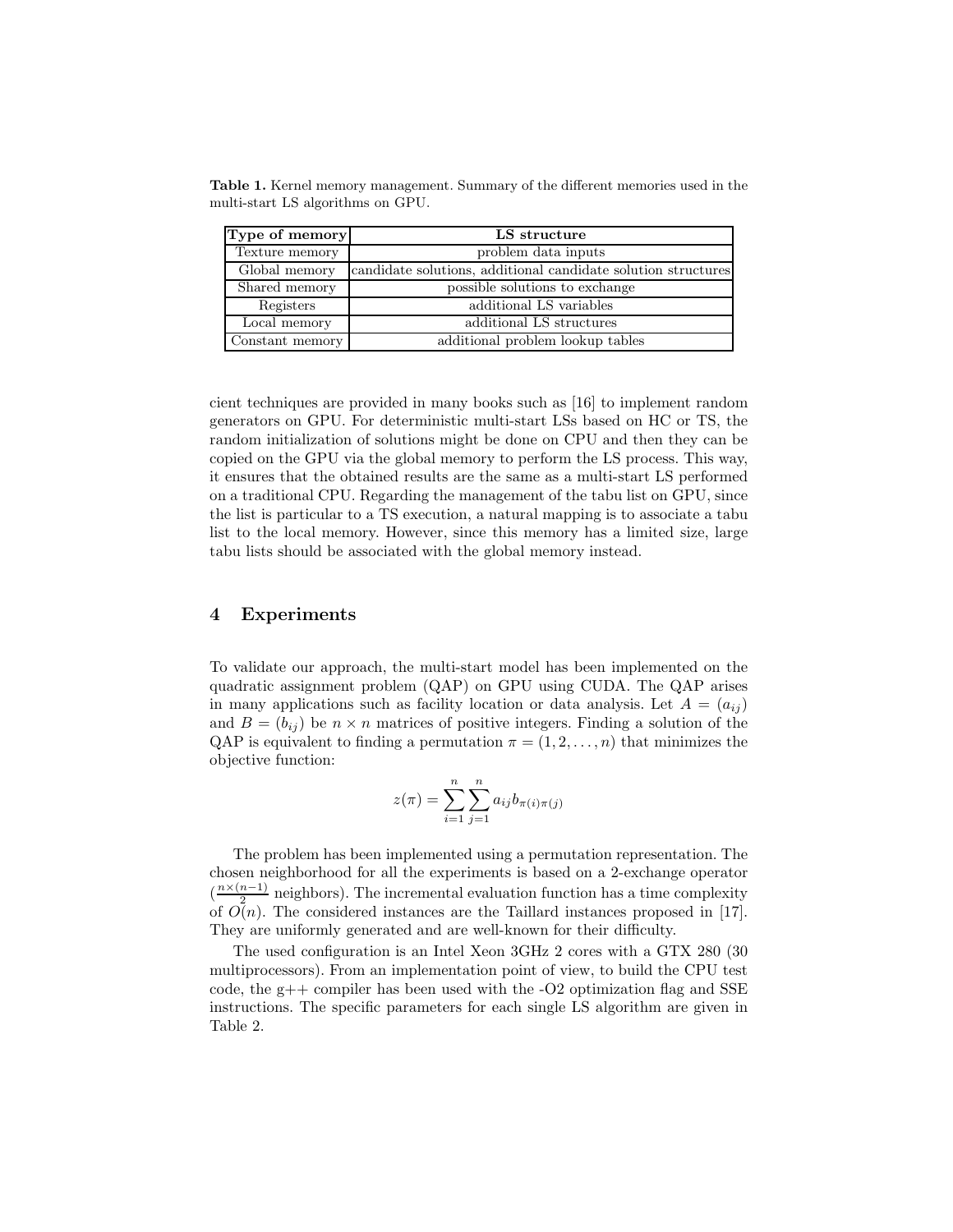Table 2. Used parameters for each particular LS.

| Tabu search                 | Simulated annealing                                                                                         |
|-----------------------------|-------------------------------------------------------------------------------------------------------------|
|                             | ${\bf geometric}$ cooling schedule                                                                          |
|                             | tabu list size: $tl = \frac{n \times (n-1)}{16}$ initial temperature: $T_0 = 10000$<br>threshold: $thr = 1$ |
|                             |                                                                                                             |
| iterations: $iters = 10000$ | ratio: $r = 0.9$                                                                                            |
|                             | iterations: $iters = \frac{n \times (n-1)}{2}$                                                              |
|                             | equilibrium state: $T < thr$                                                                                |

#### 4.1 Measures of the Efficiency of Multi-start Algorithms Based on the Algorithmic-level

In the next experiments, the effectiveness in terms of quality of solutions is not addressed here. Only execution times and acceleration factors are reported in comparison with a mono-core CPU. The objective is to evaluate the impact of a GPU implementation of multi-start algorithms based on the algorithmic-level (i.e. the full distribution of the search process on GPU) in terms of efficiency. For each multi-start algorithm, a standalone mono-core CPU implementation, a pure GPU one, and a GPU version using texture memory  $(GPU_{tex})$  are considered. The number of LS algorithms of the multi-start model is set to 4096 which corresponds to a realistic scenario in accordance with the algorithm convergence. The average time has been measured in seconds for 30 runs. The standard deviation is not represented since its value is very low for each measured instance. The obtained results are reported in Table 3 for the different LS multi-start algorithms on GPU.

Table 3. Measures of the efficiency of the algorithmic-level on the QAP. The average time is reported in seconds for 30 executions, the number of LSs is fixed to 4096.

|                  | tai30a               | $\text{tail}0a$                            | $\text{tail}50a$                             | tai60a               | tai80a                                                                             | $\text{tail}00a$        |
|------------------|----------------------|--------------------------------------------|----------------------------------------------|----------------------|------------------------------------------------------------------------------------|-------------------------|
| <b>HC CPU</b>    | 5.48                 | 17.18                                      | 44.56                                        | 88.32                | 302.43                                                                             | 810.39                  |
| <b>HC GPU</b>    | $3.19_{\times 1.7}$  | $7.44_{\times 2.3}$                        | $15.79\times2.8$                             | $30.06_{\times 2.9}$ | $90.45_{\times 3.3}$                                                               | $224.51_{\times3.6}$    |
| <b>HC GPUTex</b> | $1.02_{\times 5.4}$  | $2.96_{\times 5.8}$                        | $6.69_{\times 6.7}$                          | $12.52_{\times 7.1}$ | $41.65_{\times 7.3}$                                                               | $103.59_{\times 7.8}$   |
| <b>TS CPU</b>    | 335.57               | 725.39                                     | 1539.60                                      | 2439.86              | 6097.61                                                                            | 13004.76                |
| TS GPU           |                      | $105.12_{\times3.2}$ 207.12 $_{\times3.5}$ | $414.50_{\times 3.7}$ 655.32 $_{\times 3.7}$ |                      | $1544.32_{\times 3.9}$                                                             | $3222.01_{\times 4.0}$  |
| TS GPUTex        | $55.12_{\times 6.1}$ | $105.65_{\times 6.9}$                      | $176.29_{\times 8.7}$ 262.31 <sub>×9.3</sub> |                      | $588.33_{\times 10.4}$                                                             | $1207.77_{\times 10.8}$ |
| <b>SA CPU</b>    | 412.64               | 874.44                                     | 1672.63                                      | 2699.89              | 6807.88                                                                            | 13960.69                |
| <b>SA GPU</b>    |                      | $115.32_{\times3.6}$ $223.65_{\times3.9}$  |                                              |                      | $422.32_{\times 4.0}$ 677.28 $_{\times 4.0}$ 1578.21 $_{\times 4.3}$               | $3121.28_{\times 4.5}$  |
| <b>SA GPUTex</b> | $72.25_{\times 5.7}$ |                                            |                                              |                      | $135.21_{\times 6.5}$ 205.74 $\times$ 8.1 278.88 $\times$ 9.7 609.78 $\times$ 11.2 | $1161.52_{\times 12.0}$ |

Regarding the acceleration for a pure implementation on GPU based on HC (HC GPU), it varies between  $\times$ 1.7 for the instance tai30a to  $\times$ 3.6 for the last instance. In comparison with a pure CPU implementation, the obtained accel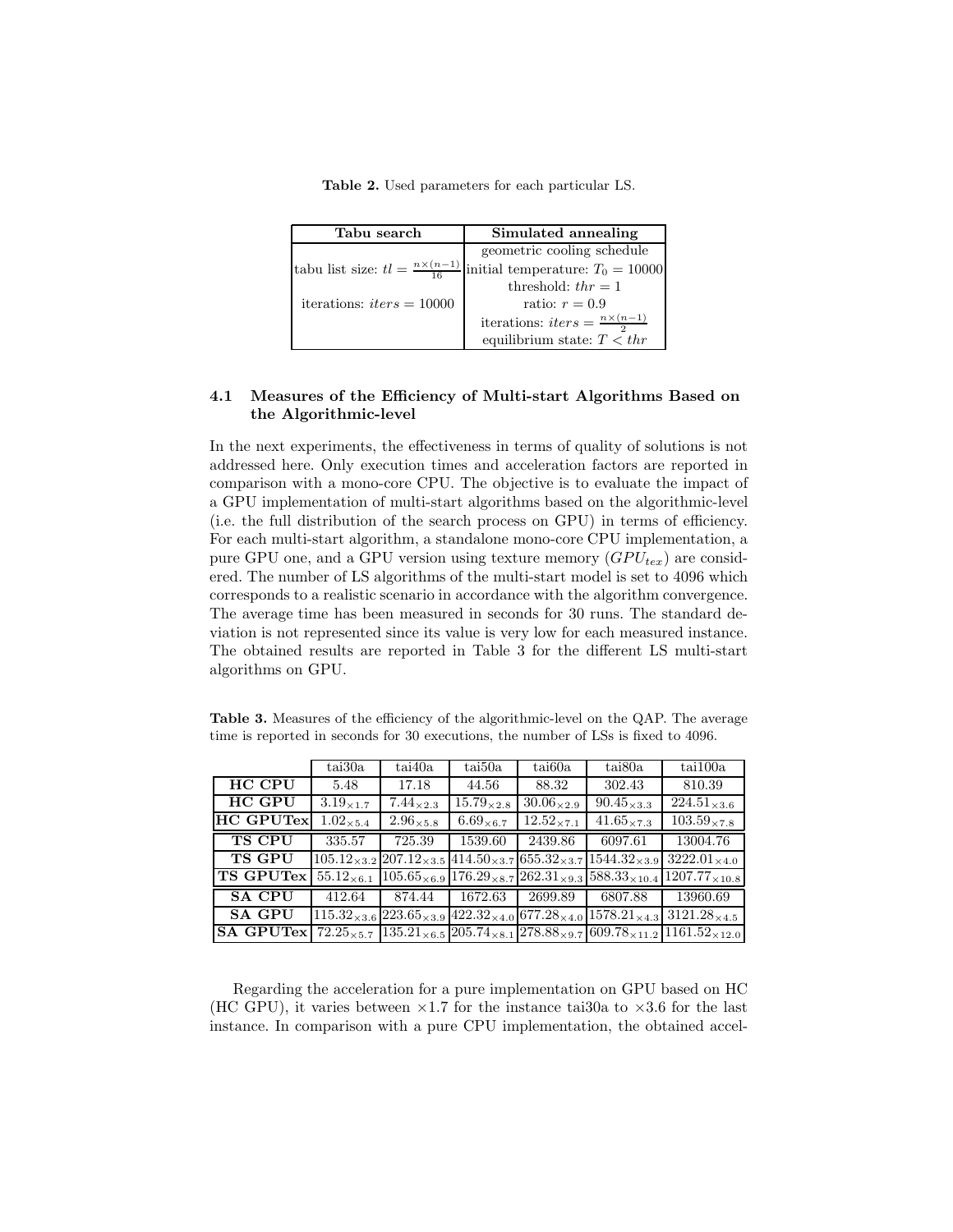eration factors are positive but not impressive. Indeed, due to high misaligned accesses to global memories (flows and distances in QAP), non-coalescing memory reduces the performance of the implementation. Binding texture on global memory allows to overcome the problem (HC GPUTex). Indeed, from the instance tai30a, using texture memory starts providing significant acceleration factors  $(\times 5.4)$ . GPU keeps accelerating the LS process as long as the size grows and the best results are obtained for the instance tai100a  $(\times 7.8)$ .

Regarding the performance for the other multi-start algorithms (TS and SA based), similar observations can be made. Indeed, on the hand, the obtained speed-ups for the texture version of multi-start algorithms based on TS vary between  $\times 6.1$  to  $\times 10.8$ . And on the other hand, they vary from  $\times 5.7$  to  $\times 12.0$ for the multi-start algorithms based on SA. In a general manner, the performance variation obtained with the different algorithms on GPU is in accordance with the algorithm complexity  $(Complexity(SA) \geq CNC)$  $Complexity(HC)$ .

The point to highlight in these experiments is that organizing data into cache such as texture memory clearly allows to improve the speed-ups in comparison with a standard GPU version where inputs are stored in the global memory.

#### 4.2 Measures of the Efficiency of Large GPU-based Implementations

Another experiment consists in measuring the impact in terms of efficiency by varying the number of LSs in the multi-start based on the algorithmic-level. In addition, we propose to compare this approach with the multi-start based on the iteration-level model (parallel evaluation of the neighborhood on GPU) presented in Section 3.1. For doing this, we propose to deal with the instance tai50a with the same parameters used before in the context of multi-start methods based on TS. The obtained results are depicted in Fig. 4 for the texture optimization.

For the algorithmic-level, one can notice that it starts providing a positive acceleration of  $\times$ 1.7 from a number of 512 LSs (one thread per LS). From 1024 LSs, the acceleration factors are drastically improved until reaching  $\times 8.7$  for 4096 LSs. After that, the speed-up keeps improving slowly with the size increase. However, as one can see in Fig. 5, no significant difference can be made in terms of the quality of the solutions obtained for more than 168384 LSs. Therefore, since the execution is already time-consuming, it might not be relevant to perform more LSs.

Regarding a small number of running LSs, from 1 to 256 LSs, the multi-start for the algorithmic-level is clearly inefficient. This can be explained by the fact that since the number of threads is relatively small, the number of threads per block is not enough to fully cover the memory access latency.

Unlike the previous model, for the multi-start based on the iteration-level, the obtained speed-ups are quiet regular (from  $\times$  4.4 to  $\times$  5.1) whatever the number of running LSs. Indeed, since one thread is associated with one neighbor  $\left(\frac{n \times (n-1)}{2}\right)$ neighbors), during the kernel execution, there is enough threads to keep the GPU multiprocessors busy. However, as one can notice, the maximal performance of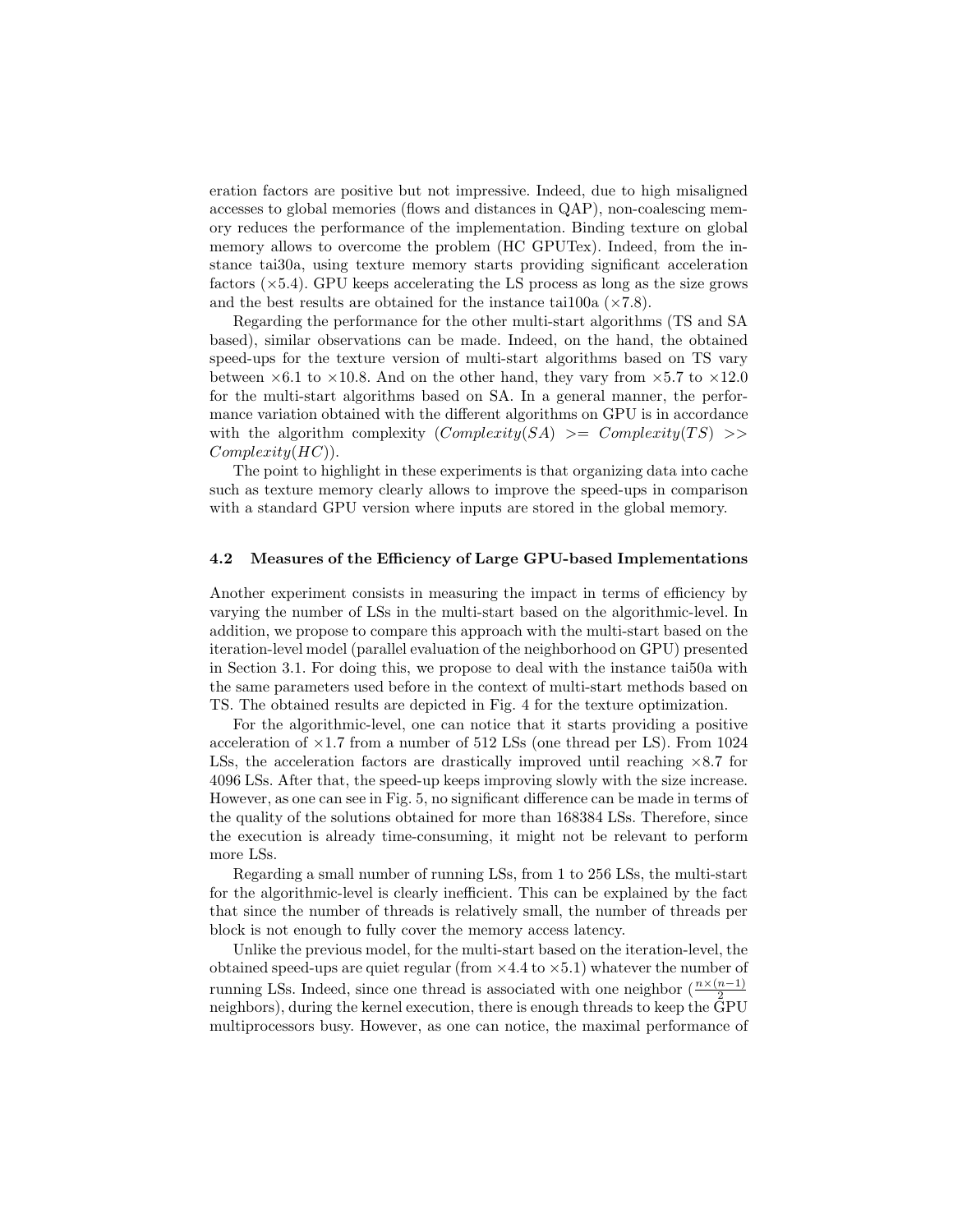

Fig. 4. Measures of the efficiency of the two multi-start approaches using the texture memory algorithmic-level approach in comparison with the iteration-level by varying the number of tabu searches (instance tai50a).



Fig. 5. Measures of the quality of the solutions for the multi-start model based on the algorithmic-level (tai50a). The average fitness is reported for 30 executions where each point represents a certain number of LSs.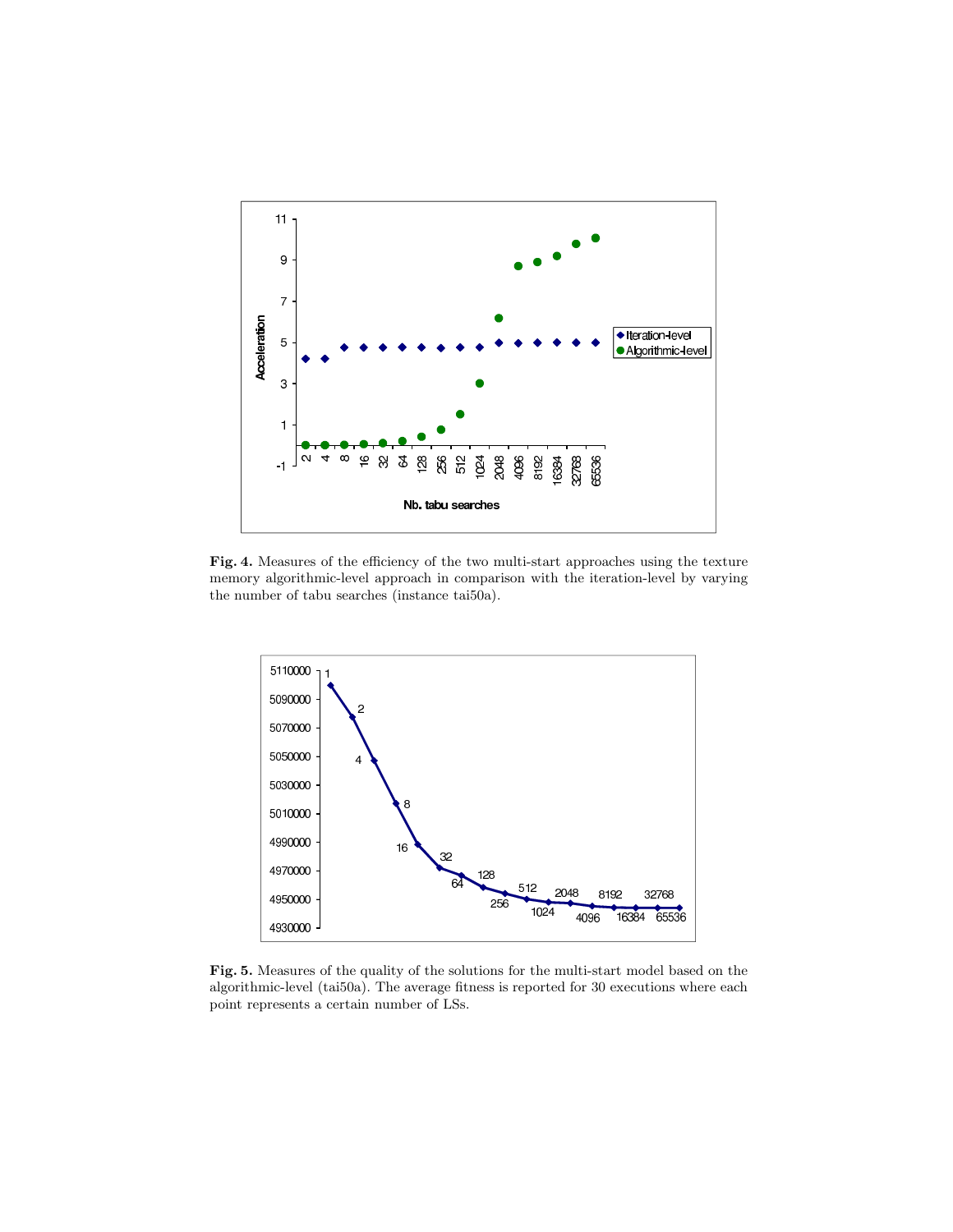this scheme is quiet limited because of the multiple data copies between the CPU and the GPU (see [2] for an analysis of data transfers).

### 5 Discussion and Conclusion

Parallel metaheuristics such as the multi-start model allow to improve the effectiveness and robustness in optimization problems. Their exploitation for solving real-world problems is possible only by using a great computational power. High-performance computing based on GPU accelerators is recently revealed as an efficient way to use the huge amount of resources at disposal. However, the exploitation of the multi-start model is not trivial and many issues related to the context execution and to the memory hierarchy of this architecture have to be considered.

In this paper, we have proposed a guideline to design and implement general GPU-based multi-start LS algorithms. The different concepts addressed throughout this paper takes into account popular LS algorithms such as HC, SA or TS. The designed and implemented approaches have been experimentally validated on a combinatorial optimization problem. To the best of our best of knowledge, multi-start parallel LS approaches have never been widely investigated so far.

The idea of our methodology is based on two natural schemes which exploit the GPU in a different manner. In the first scheme, the multi-start model is combined with the parallel evaluation of the neighborhood. The advantage of this scheme is to maximize the GPU in terms of multiprocessor occupancy. However, the performance of this scheme is limited due to the data transfers between the CPU and the GPU. To deal with this issue, we have particularly focused on the full distribution of the search process on GPU with the appropriate use of memory. Applying such mechanism with an efficient memory management allows to provide significant speed-ups (up to  $\times$ 12). However, this second scheme could also present some performance limitations when dealing with a small number of LS executions.

In a general manner, the two proposed schemes are complementary and their use strongly depends of the number of LSs to deal with. It would be interesting to test the performance of our approaches with some combinatorial optimization problems involving the use of different memories such as the constant and the shared memory.

Another perspective of this work is to combine the multi-start on GPU with a pure multi-core approach. Indeed, since this model has a high degree of parallelism, the CPU cores can also work in parallel in an independent manner. Moreover, since nowadays the actual configurations have 4 and 8 cores, instead of waiting the results back from the GPU, this computational power should be well-exploited in parallel to provide additional accelerations.

## References

1. Talbi, E.G.: Metaheuristics: From design to implementation. Wiley (2009)